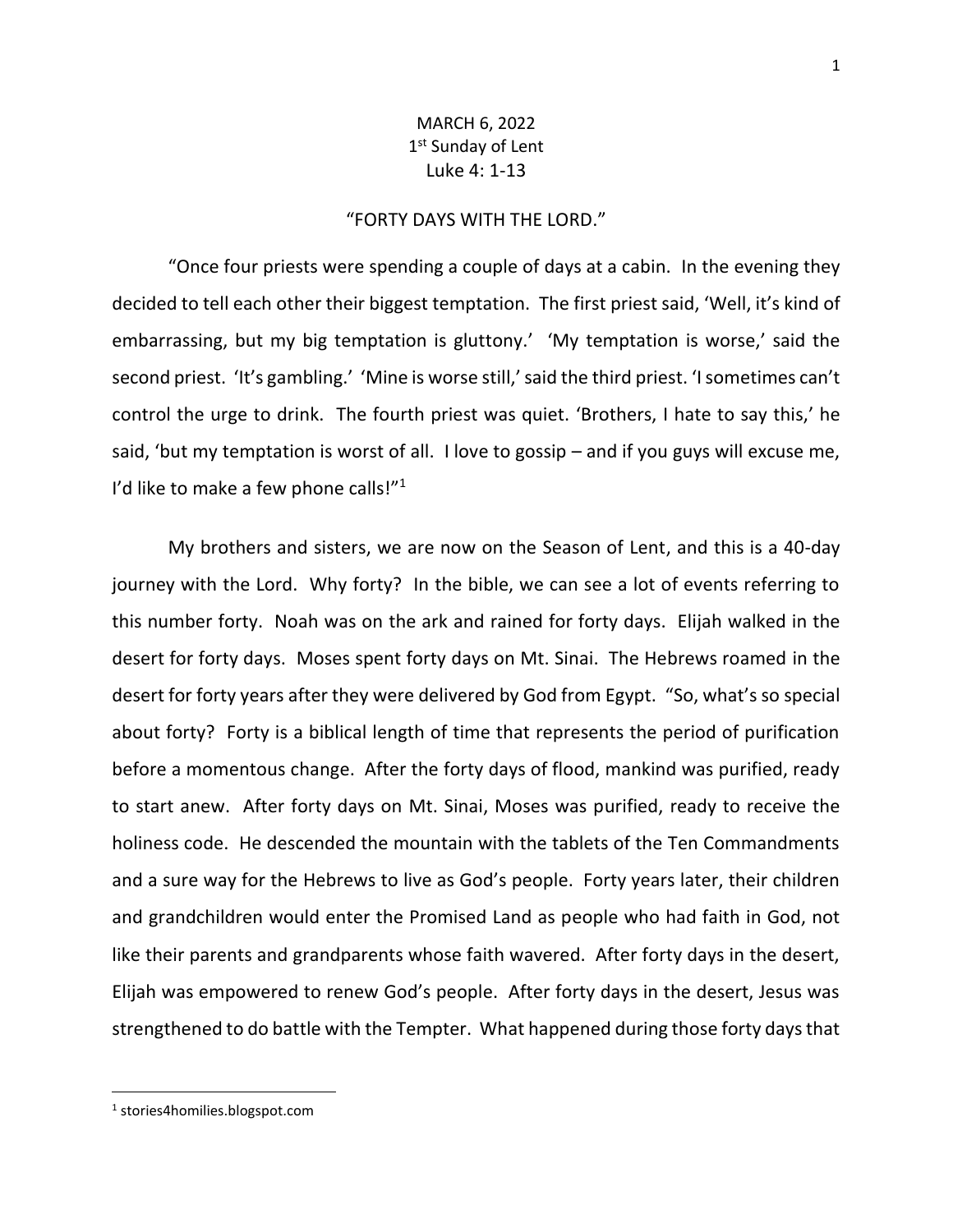Jesus was in the desert? Through prayer and fasting, Jesus was fortified to do the will of the Father. He was strengthened to wage war against evil. The goals of His forty days were first to obey the Father and do all that was true and good and beautiful and second to bring His People out of darkness into the light. After those forty days in the desert, after defeating the Tempter, Jesus began His public ministry, His public life."<sup>2</sup>

How about us, what will happen to us if we are determined Christians to do our forty days of Lent? We are prepared, enriched, and fortified to obey our God, and have the strength to join the war against the evil one. Lent is about God, about loving, serving, and obeying Him. Lent is about our brothers and sisters, the millions of people who are suffering, in the darkness of their lives, the millions of people who need hope and love, care and concern, the millions of people who are in the refugee camps because of war and conflict, who need food, shelter and security. The gospel is teaching us all these things. It is not about gratifying our desire for power and material wealth or even replacing God with us being the gods and give way to greed, distraction of innocent people for selfish gain and destroying what God created. My brothers and sisters, life is and always about God not ourselves. We are challenged not to listen to the world that tells us to seek success, power and money but rather listen to God who tells us to seek humility, service, and love. This season of Lent, we are called for "forty days to prepare for the battle of our lives. Forty days to come closer to God. Forty days to be attuned to His guidance. Forty days to grow stronger in our faith. Forty days to get a better control of ourselves. Forty days to join the Lord in the victory of life over death. Forty days to help others in their suffering and hopelessness. As the saying goes: The happiest people may not have the best, but they make the best of everything. Let us enjoy the coffee, not complain about the cup. Let us live simply, love generously, forgive until it hurts, care